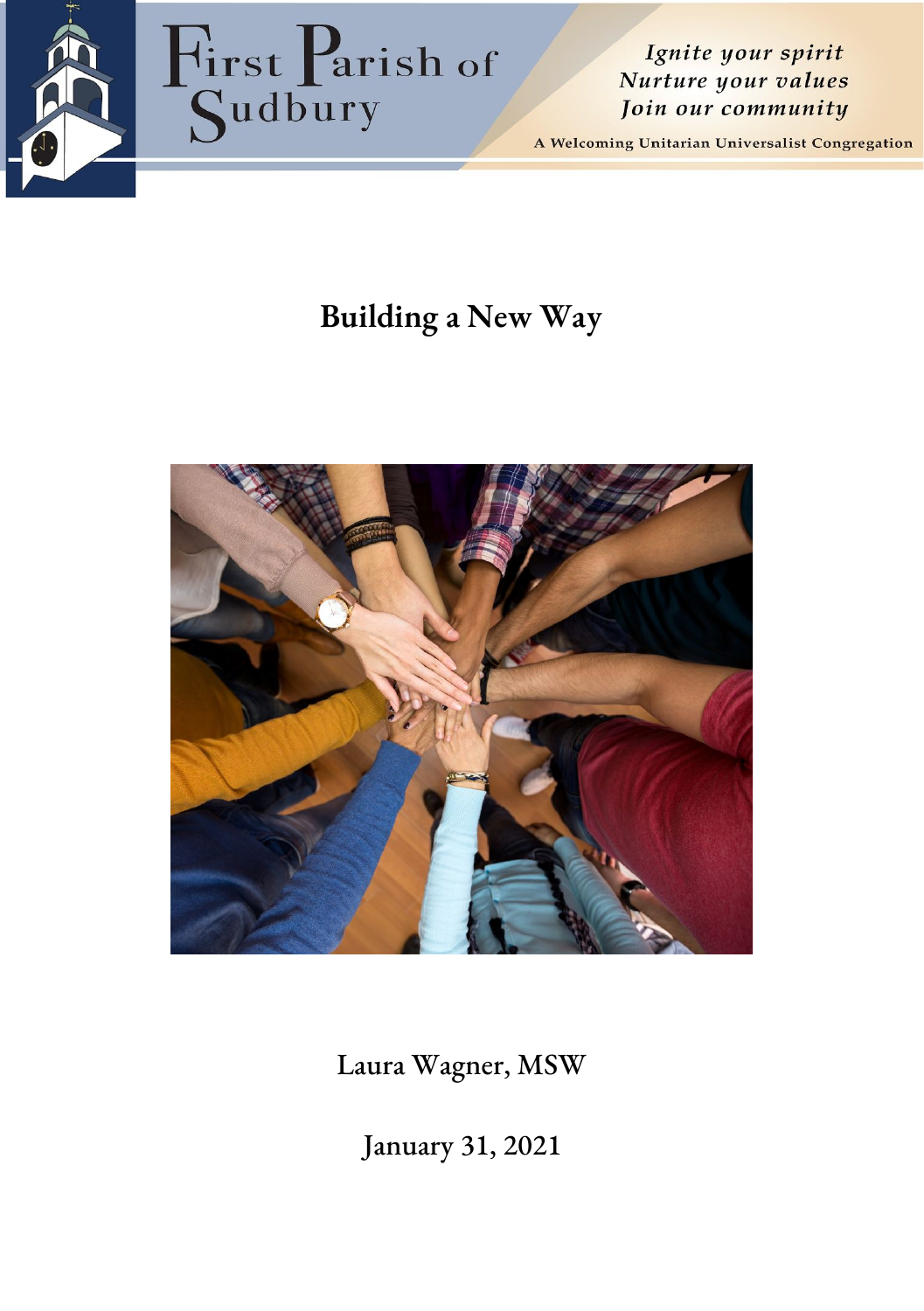### GATHERING TONE

By Sydney Stevens

PRELUDE *Gathering* Rev. Debra Morris-Bennett, piano

OPENING WORDS "With Love As My Guide" Laura Wagner

By Cindy Terlazzo

### CHALICE LIGHTING Laura Wagner

For the gift of this day and for our community of spiritual nurture and compassion, we give thanks.

We light this chalice as a symbol of our faith.

May our many sparks meet and merge in communion of heart and soul.

- "A Communion of Heart and Soul," by Bruce Southworth

### HYMN #131 *Love Will Guide Us*

Love will guide us, peace has tried us, hope inside us will lead the way on the road from greed to giving. Love will guide us through the hard night.

If you cannot sing like angels, if you cannot speak before thousands, you can give from deep within you. You can change the world with your love.

Love will guide us, peace has tried us, hope inside us will lead the way on the road from greed to giving. Love will guide us through the hard night.

READING *Racist or Antiracist* Laura Wagner Ibram X. Kendi

WELCOME & INTRODUCTION Michael Tyo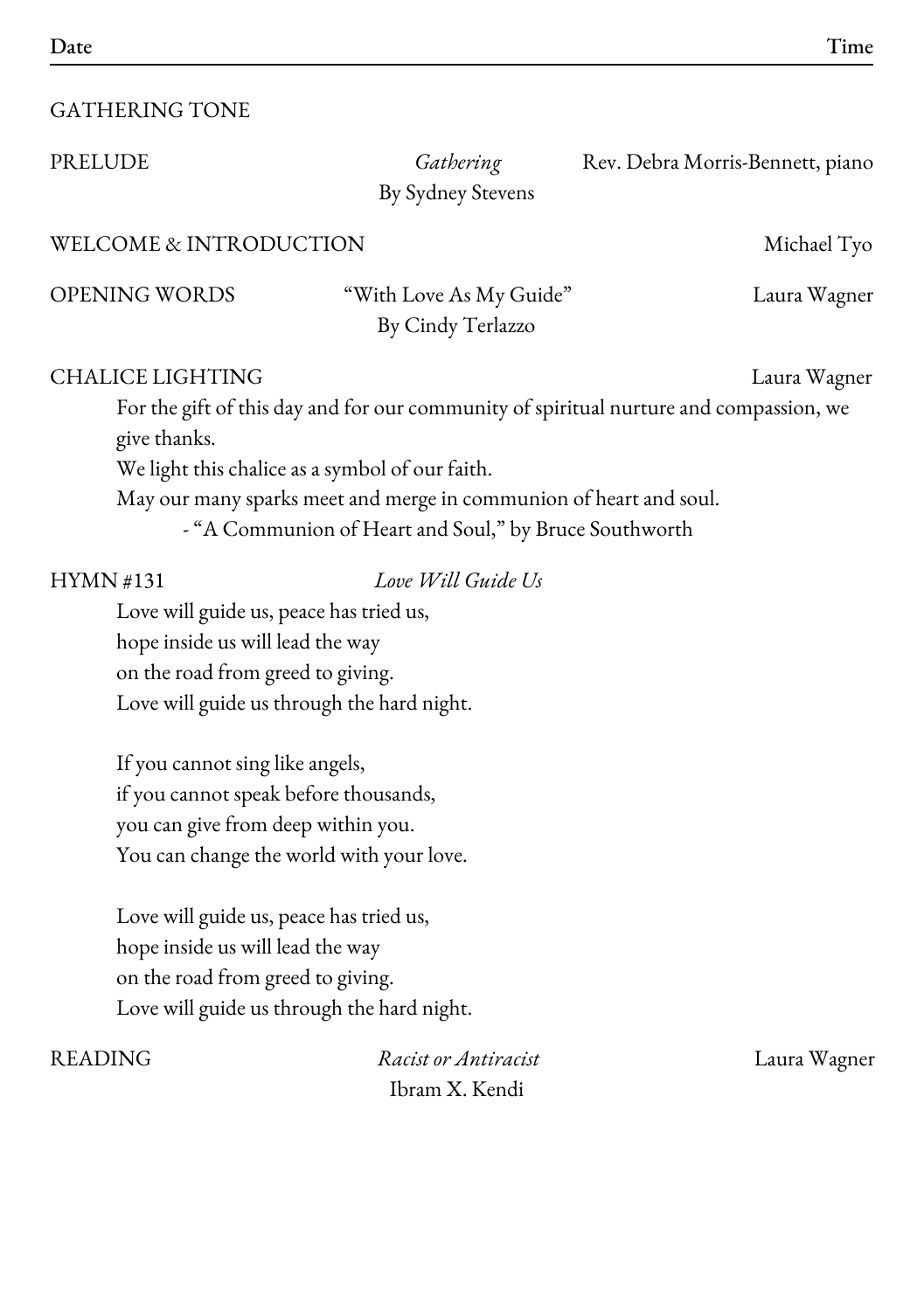### MUSICAL INTERLUDE *Moving Right Along*

Written & performed by Peg Espinola, December 2020

1. The voices of division, too long have they held sway,

It's time we came together as we greet a brand new day!

When Asian and Indigenous, Latinx, Black and White,

Feel heard and safe in every space, it's then we'll find our might,

It's then we'll find our might.

2. We'll let no child go hungry, good schools for everyone,

We'll proffer healthcare as a right, and tend to-the broiling sun,

Spread jobs throughout the countryside, yet keep our waters pure,

And work with nations everywhere, our planet to ensure...our planet to ensure. *Bridge:*

A place where one can name one's gender and that choice will be respected,

And gender needn't matter when a partner is selected,

And babies all are wanted, 'cause women have their say,

And those who've lost elections, go quietly away...go quietly away.

3. We're in it for the long haul, won't happen overnight,

But we just took a mighty step, to set our course a-right.

Now let us pull together as we sail on churning sea,

Toward justice, health and freedom, and full equality… and full equality.

| <b>SERMON</b>                | "Building a New Way"                                                                                                                                                      | Laura Wagner                                                 |
|------------------------------|---------------------------------------------------------------------------------------------------------------------------------------------------------------------------|--------------------------------------------------------------|
| SILENT MEDITATION            |                                                                                                                                                                           |                                                              |
| <b>OFFERING</b>              | There Has to Be a Song<br>Bob Benson, words                                                                                                                               | FPS Choir                                                    |
|                              | Andrea Ramsey, music                                                                                                                                                      |                                                              |
| <b>CHALICE EXTINGUISHING</b> | We extinguish this flame, but not the light of truth,<br>the warmth of community, or the fire of commitment.<br>These we carry in our hearts until we are together again. | Laura Wagner                                                 |
| <b>CLOSING WORDS</b>         | "Be True, Be Well, Be Loving"<br>By Rev. Dr. Cynthia Landrum                                                                                                              | Laura Wagner                                                 |
| <b>POSTLUDE</b>              | How I Got Over                                                                                                                                                            | FPS Choir, with The Vocal Section<br>Sally Sweitzer, soloist |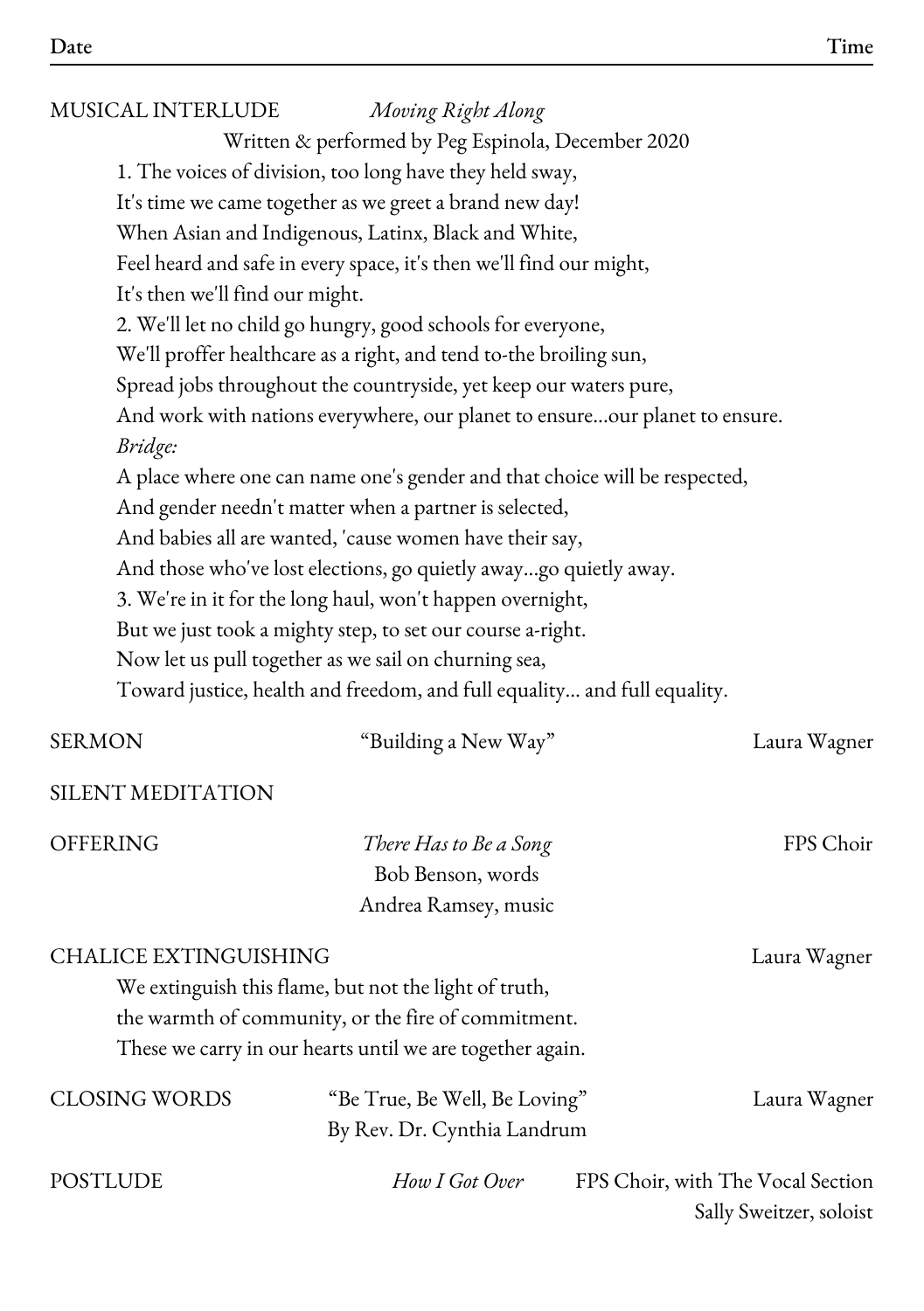Today's service can be accessed via this [link.](https://zoom.us/j/5707250834) If you are prompted for a password, enter 12345.

This morning, we are sharing our offering plate with UU Mass Action.

**Milestones, announcements, and Q&A** will be offered during our online social hour. Please remain in the Zoom meeting after the postlude ends to join us.

## **Thank you to those assisting today!**

*Music:* Rev. Debra Morris-Bennett and Michael Tyo

## **Remote Offering**

We offer two options for giving remotely.

*Online*: [Click](https://gp.vancopayments.com/gpo/#/donateNow/5bb8e8a5-ce0f-4409-894d-d4217da) here to be taken to our online payments portal. If this is your first time using the portal, you will need to create an account using the link in the top-right corner of your screen. Then, select the fund you would like to donate to, whether the gift is one-time or recurring, and put in the amount you would like to give.

*By text message*: Simply text 833-448-6403 with the amount you would like to give in the body of your text (over \$3). The first time you give this way, you will be directed to fill in your personal and credit card info. Submit, and receive a receipt by email and text!

We thank you for your generosity!

*As FPS is charged 2.75% of each credit card transaction, we ask you to consider adding this percentage to your total gift.*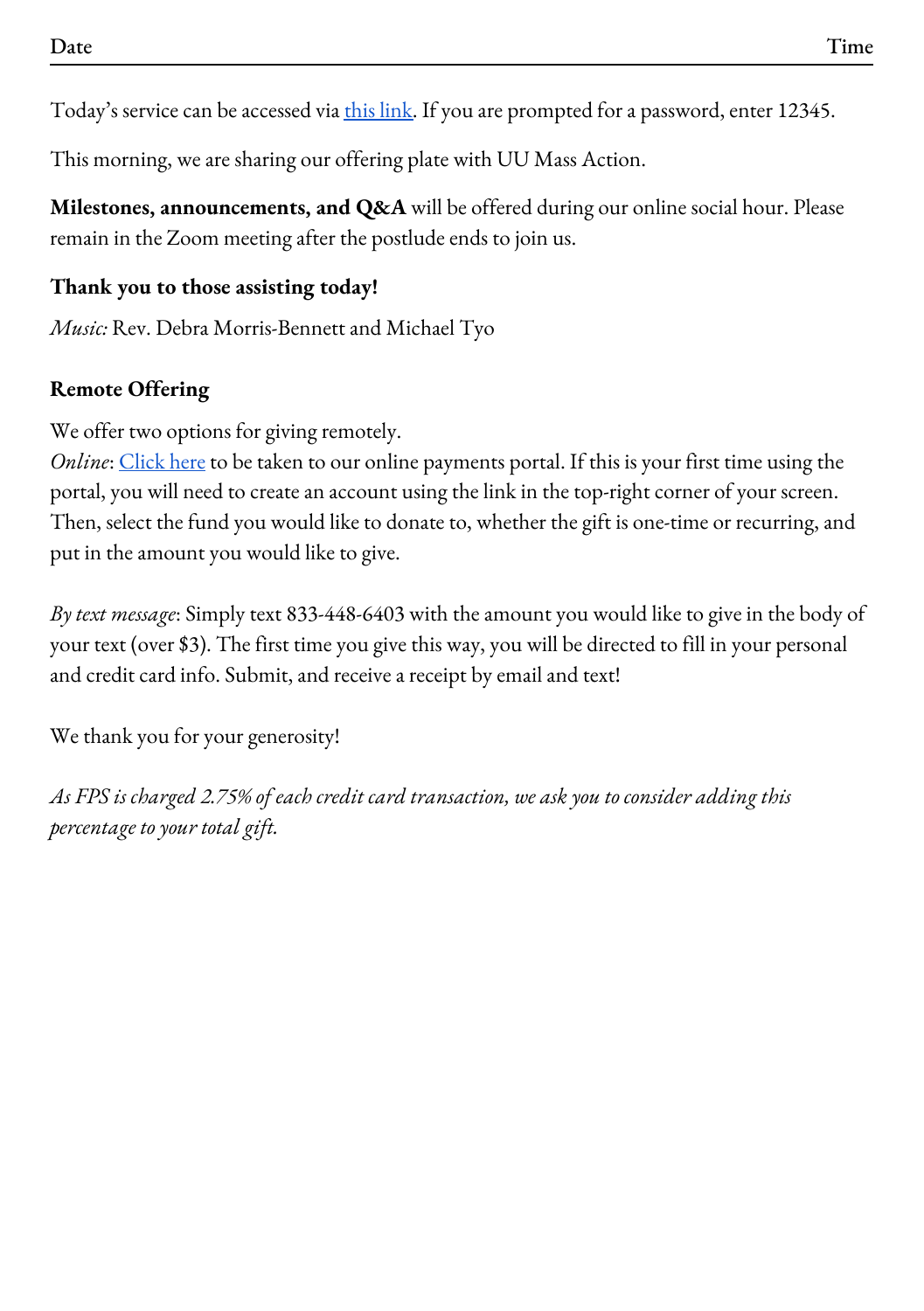## **Notes on Today's Music**

Our musical interlude this morning was written and performed by long-time First Parish of Sudbury member, Peg Espinola. In Peg's words, "I wrote this song as part of Musicians for the Greater Good, after the Biden-Harris win in November. Participants in a celebratory post-election concert were asked to write a new song incorporating "hopes and dreams" going forward. The concert raised money for the Georgia Democratic Senatorial campaigns of Warnock and Ossoff."

## **There Has To Be A Song**

*Bob Benson, words Andrea Ramsey, music*

There are too many dark nights Too many troublesome days, Too many wearisome miles, There has to be a song. There has to be a song, To make our burdens bearable. There has to be a song, To make our hopes believable. To transform our triumphs into praise, There has to be a song. Somewhere down deep in a forgotten corner of each man's heart, To release the chains of past defeat, There has to be a song. Like a cool, clear drink of water, Like the gentle warmth of sunshine, Like the tender love of a child, There has to be a song.

## **Postlude:** How I Got Over

There are many versions of this song, often with different lyrics for different verses. But all have the *same refrain. Probably the most famous version is by Clara Ward. This one is base on the version sung by the Blind Boys of Alabama on* Down in New Orleans*.*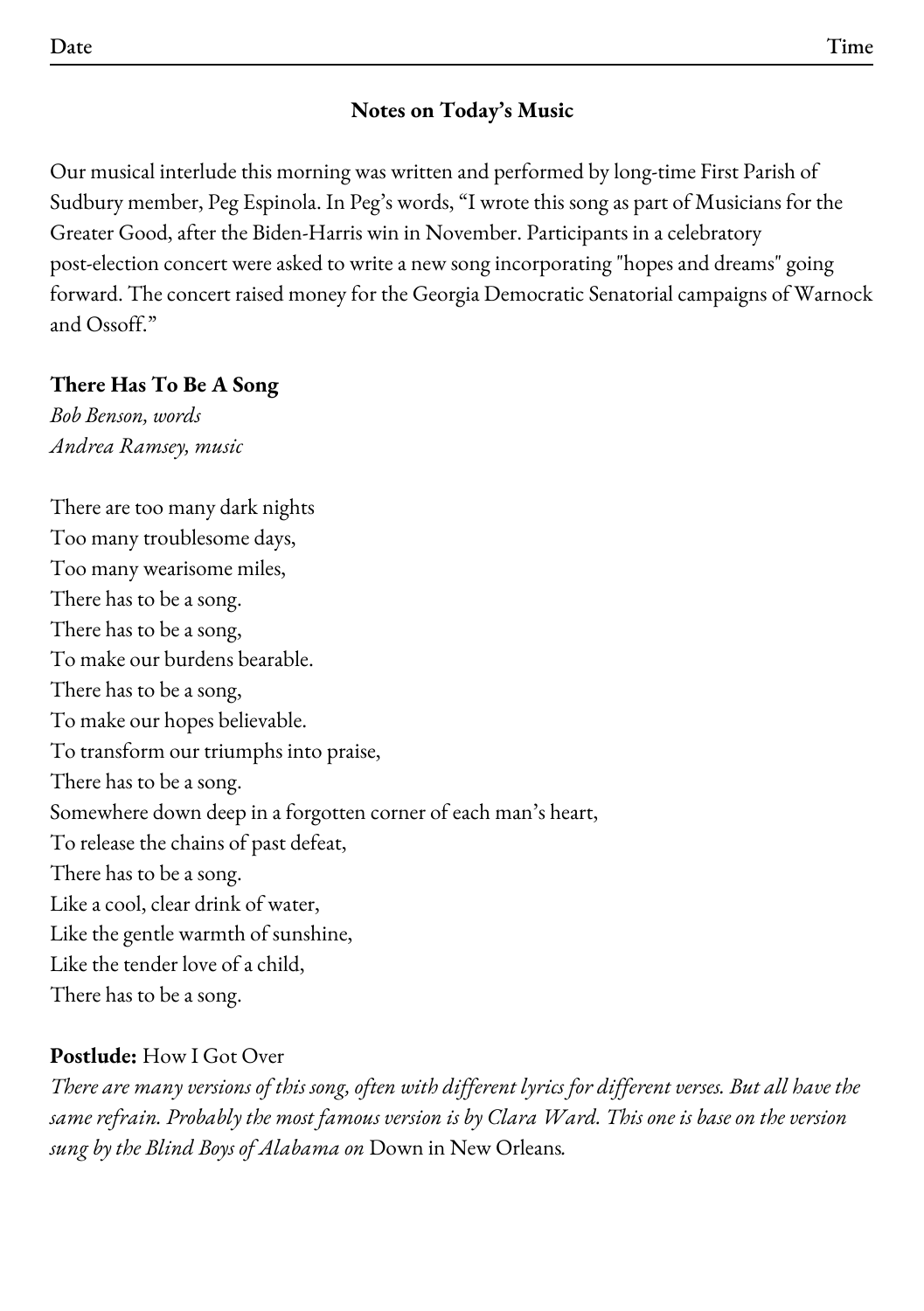How I got over, How I got over, You know my soul looked back and wondered

How I got over. How I got over, How I got over, You know my soul looked back and wondered How I got over.

One of these mornings, and it won't be long (oh yes) You'll look for me, I'll be gone You know my soul looked back and wondered How I got over.

How I got over, How I got over, You know my soul looked back and wondered How I got over.

ONE LICENSE #A-736559